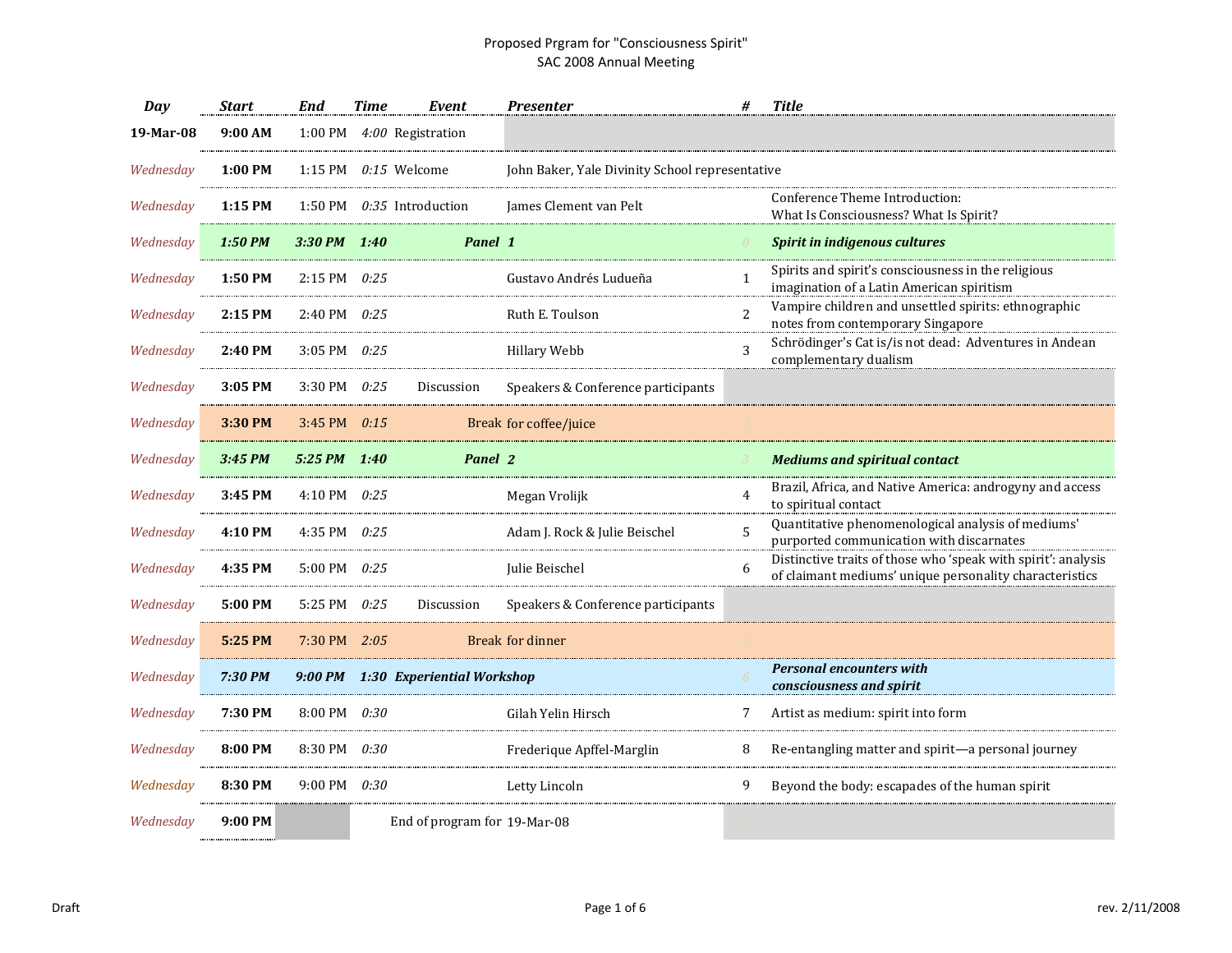| Day             | <b>Start</b>                     | End                        | <b>Time</b> | Event                | <b>Presenter</b>                                         |    | <b>Title</b>                                                                                                                                                    |
|-----------------|----------------------------------|----------------------------|-------------|----------------------|----------------------------------------------------------|----|-----------------------------------------------------------------------------------------------------------------------------------------------------------------|
| 20-Mar-08       | 9:00 AM                          | 9:05 AM                    |             | $0:05$ Announcements | John Baker                                               |    |                                                                                                                                                                 |
| <b>Thursday</b> | 9:05 AM                          | 10:40 AM 1:35              |             | Panel 3              |                                                          |    | <b>Shamanic correlates</b>                                                                                                                                      |
| <b>Thursday</b> | 9:05 AM                          | 9:30 AM $0:25$             |             |                      | Diana Riboli                                             | 9  | Tigers, flowers, halak and jampi: Interchanges and<br>permeability between human, animal and plant spirits in<br>Semang-Negrito (Peninsular Malaysia) shamanism |
| <b>Thursday</b> | 9:30 AM                          | 9:55 AM $0:25$             |             |                      | Adam J. Rock, Gavin R. Abbott,<br>Nicolas Kambouropoulos | 10 | Correlates of mood disturbance during shamanic-like<br>journeying with drumming                                                                                 |
| <b>Thursday</b> |                                  | 9:55 AM $10:20$ AM $0:25$  |             |                      | Jorge Conesa-Sevilla                                     | 11 | Willing and maintaining a lucid dream via sleep paralysis:<br>correlates to shamanic practices (PROVISIONAL)                                                    |
| <b>Thursday</b> | 10:20 AM $10:40$ AM $0:20$       |                            |             | Discussion           | Speakers & Conference participants                       |    |                                                                                                                                                                 |
| <b>Thursday</b> |                                  | 10:40 AM $10:55$ AM $0:15$ |             |                      | Break for coffee/juice                                   |    |                                                                                                                                                                 |
| <b>Thursday</b> | 10:55 AM 12:30 PM 1:35           |                            |             | Panel 4              |                                                          |    | <b>Spiritual suffering and life passages</b>                                                                                                                    |
| <b>Thursday</b> | 10:55 AM $11:20$ AM $0:25$       |                            |             |                      | James Davies                                             |    | 12 The de-spiritualization of suffering                                                                                                                         |
| <b>Thursday</b> | 11:20 AM $11:45$ AM $0:25$       |                            |             |                      | Marianne M. Vysma                                        | 13 | Living with ghosts: the pathology and potential of the<br>inter-generational effects of surviving collective violence                                           |
| <b>Thursday</b> | 11:45 AM $12:10 \text{ PM}$ 0:25 |                            |             |                      | Dana Raphael                                             | 14 | Ritual abuse, spiritual dissociation, and levels of<br>consciousness                                                                                            |
| <b>Thursday</b> | 12:10 PM                         | 12:30 PM $0:20$            |             | Discussion           | Speakers & Conference participants                       |    |                                                                                                                                                                 |
| <b>Thursday</b> | 12:30 PM                         | $2:00 \text{ PM}$ $1:30$   |             |                      | Break for lunch                                          |    |                                                                                                                                                                 |
| <b>Thursday</b> | 2:00 PM                          | $3:35$ PM $1:35$           |             | Panel 5              |                                                          |    | <b>Psycho-active spiritual consciousness</b>                                                                                                                    |
| <b>Thursday</b> | 2:00 PM                          | 2:25 PM 0:25               |             |                      | Christopher Cott, Adam J. Rock                           | 15 | Thematic analysis of N,N-Dimethyltryptamine-induced<br>experiences                                                                                              |
| <b>Thursday</b> | 2:25 PM                          | 2:50 PM 0:25               |             |                      | Bryan Rill                                               | 16 | Intersections between Reiki and neuro-phenomenological<br>models of consciousness and spirit                                                                    |
| <b>Thursday</b> | 2:50 PM                          | 3:15 PM $0:25$             |             |                      | Sara Lewis                                               | 17 | Divine madness: a critical exploration of links between<br>psychosis and spirituality                                                                           |
| <b>Thursday</b> | 3:15 PM                          | 3:35 PM 0:20               |             | Discussion           | Speakers & Conference participants                       |    |                                                                                                                                                                 |
| <b>Thursday</b> | 3:35 PM                          | 3:50 PM $0:15$             |             |                      | Break for coffee/juice                                   |    |                                                                                                                                                                 |
| <b>Thursday</b> | 3:50 PM                          | 5:30 PM 1:40               |             | Panel 6              |                                                          |    | <b>Social spirituality</b>                                                                                                                                      |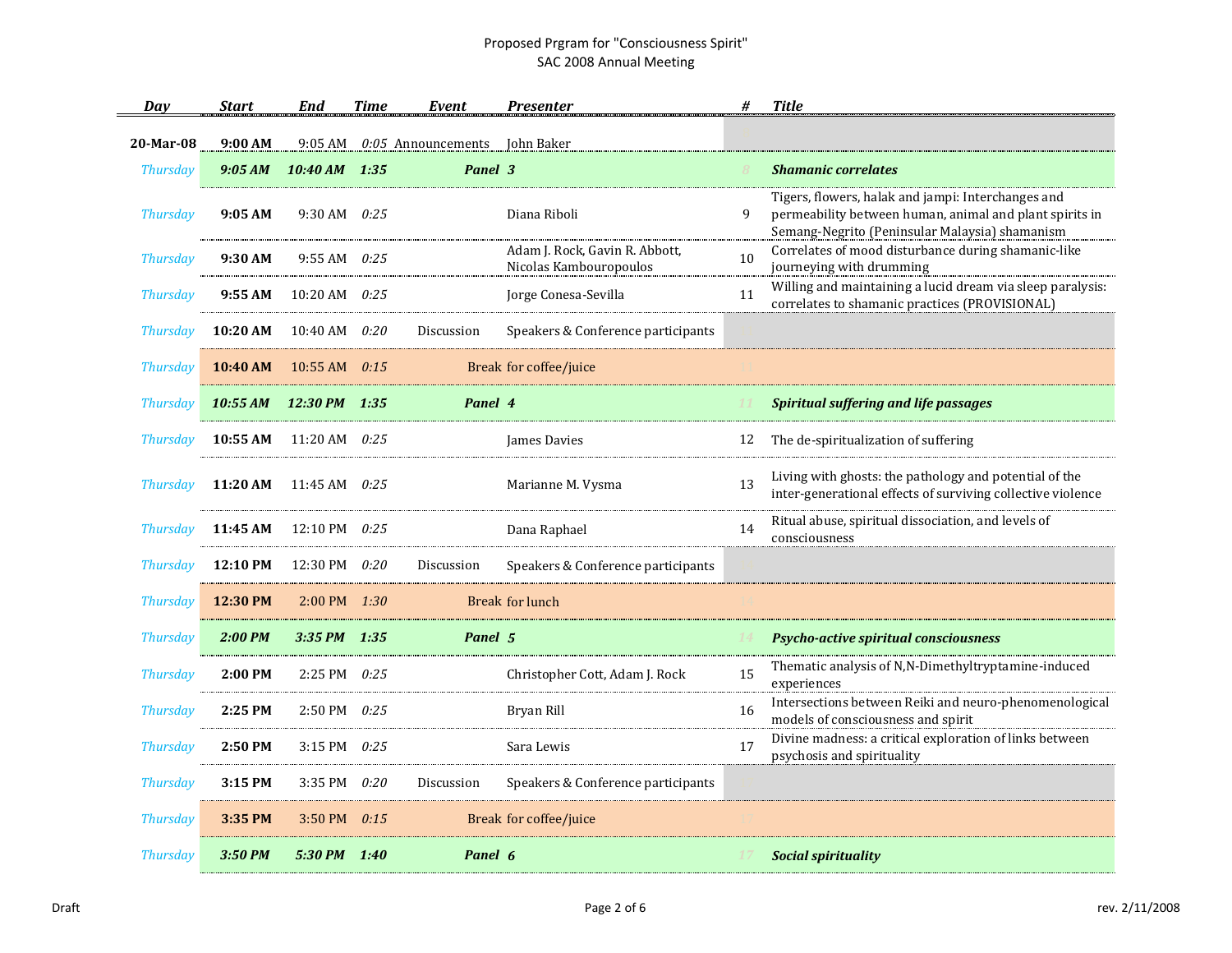| Day             | <b>Start</b> | End                          | <b>Time</b> | Event                                 | <b>Presenter</b>                   | #  | <b>Title</b>                                                                                                            |
|-----------------|--------------|------------------------------|-------------|---------------------------------------|------------------------------------|----|-------------------------------------------------------------------------------------------------------------------------|
| <b>Thursday</b> | 3:50 PM      | 4:15 PM 0:25                 |             |                                       | Gin Lian Mung                      | 18 | Do You Mind? The Anthropological Question Underlying<br><b>Bioethical Discussions</b>                                   |
| <b>Thursday</b> | 4:15 PM      | 4:40 PM 0:25                 |             |                                       | David Blumenkrantz                 | 19 | Rites of passage - pathways to spiritual consciousness                                                                  |
| <b>Thursday</b> | 4:40 PM      | 5:05 PM $0:25$               |             |                                       | <b>Edith Turner</b>                | 20 | More than a sixth sense: the human faculty of spiritual<br>awareness                                                    |
| <b>Thursday</b> | 5:05 PM      | 5:30 PM 0:25                 |             | Discussion                            | Speakers & Conference participants |    |                                                                                                                         |
| <b>Thursday</b> | 5:30 PM      | $7:30 \text{ PM}$ $2:00$     |             |                                       | <b>Break for dinner</b>            |    |                                                                                                                         |
| <b>Thursday</b> | 7:30 PM      |                              |             | 9:10 PM 1:40 Experiential Workshop    |                                    | 20 |                                                                                                                         |
| <b>Thursday</b> | 7:30 PM      | 7:55 PM $0:25$               |             |                                       | Anirban Dey                        |    | 21 Digital simulation of spirituality in human consciousness                                                            |
| <b>Thursday</b> | 7:55 PM      | 9:10 PM 1:15                 |             |                                       | Gino Yu                            | 21 | Video game technology for virtual spirituality                                                                          |
| <b>Thursday</b> | 9:10 PM      |                              |             | End of program for 20-Mar-08          |                                    |    |                                                                                                                         |
| 21-Mar-08       | 9:00 AM      |                              |             | 9:05 AM $0:05$ Announcements & review |                                    |    |                                                                                                                         |
| Friday          |              | $9:05 AM$ $10:40 AM$ $1:35$  |             | Panel 7                               |                                    |    | <b>Terrible spirits</b>                                                                                                 |
| Friday          | 9:05AM       | 9:30 AM $0:25$               |             |                                       | Mai Lan Gustafsson                 | 22 | The Curse                                                                                                               |
| Friday          | 9:30 AM      | $9:55$ AM $0:25$             |             |                                       | Patric Giesler                     | 3  | Materialized spirits and somaticized psyches: on the ritual<br>performative induction of belief and trauma in the Afro- |
| Friday          | 9:55 AM      | 10:20 AM $0:25$              |             |                                       | Christopher Dana Lynn              | 3  | "The wrong Holy Ghost": the importance of emic when<br>divining etic in mapping the physiology of Pentecostal           |
| Friday          | 10:20 AM     | 10:40 AM $0:20$              |             | Discussion                            | Speakers & Conference participants |    |                                                                                                                         |
| Friday          | 10:40 AM     | $10:55$ AM $0:15$            |             |                                       | Break for coffee/juice             |    |                                                                                                                         |
| Friday          |              | $10:55$ AM $12:55$ PM $2:00$ |             | Panel 8                               |                                    |    | <b>Grand visions of consciousness and spirit</b>                                                                        |
| Friday          | 10:55 AM     | 11:20 AM $0:25$              |             |                                       | Emmanuel J. Karavousanos           | 4  | Unity of consciousness and spirit                                                                                       |
| Friday          | 11:20 AM     | 11:45 AM $0:25$              |             |                                       | Ron Reminick                       | 5. | Program for positive psychocultural evolution                                                                           |
|                 |              |                              |             |                                       |                                    |    |                                                                                                                         |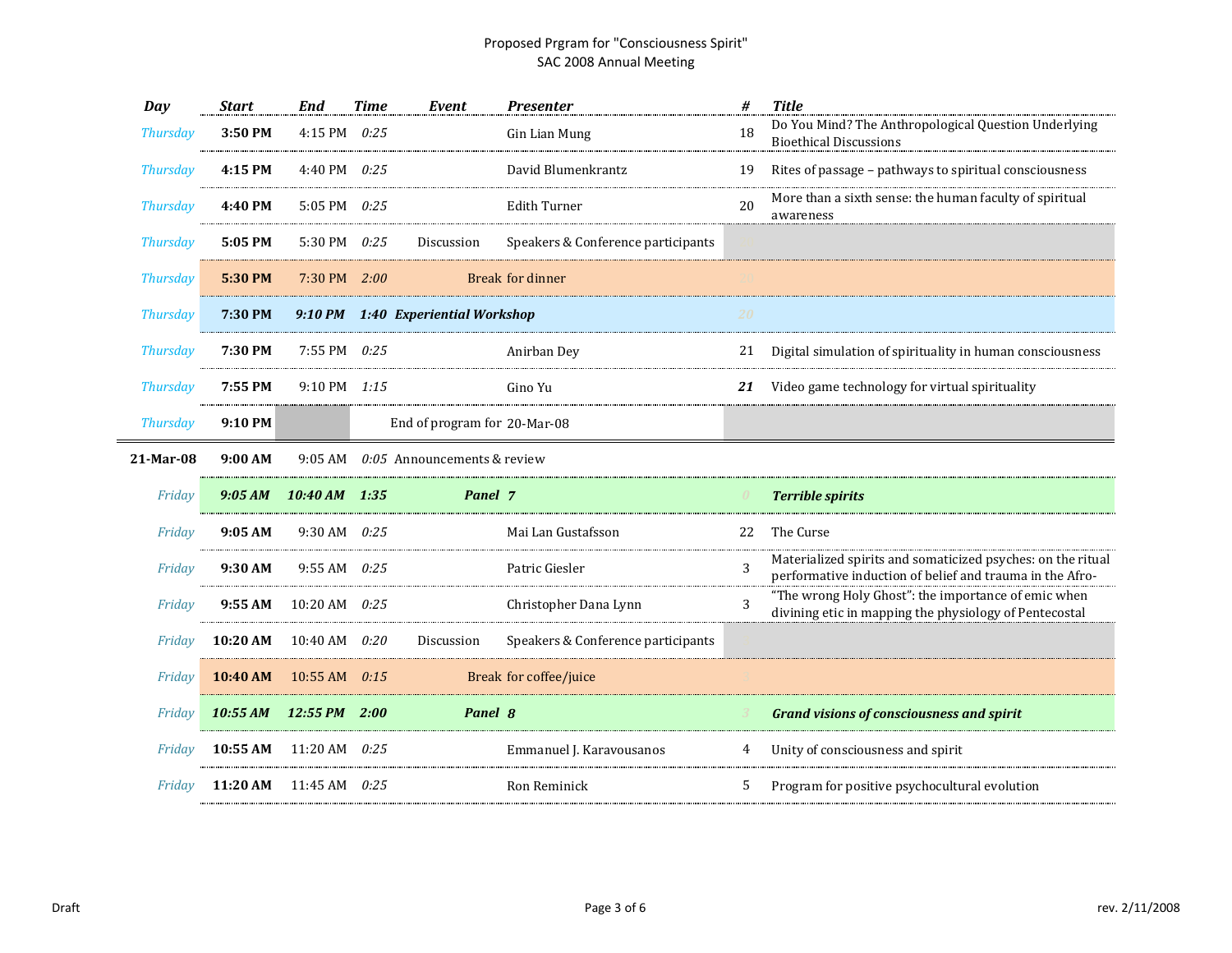| Day    | <b>Start</b> | <b>End</b>       | <b>Time</b> | Event                              | <b>Presenter</b>                   | #            | <b>Title</b>                                                                                              |
|--------|--------------|------------------|-------------|------------------------------------|------------------------------------|--------------|-----------------------------------------------------------------------------------------------------------|
| Friday | 11:45 AM     | 12:10 PM         | 0:25        |                                    | Marcus Abundis                     | 6            | A model of human consciousness: global cultural<br>evolution                                              |
| Friday | 12:10 PM     | 12:35 PM         | 0:25        |                                    | Malcolm Dean                       | 7            | The gods have spoken: religious behavior as extrinsic,<br>extended, distributed, collective thermodynamic |
| Friday | 12:35 PM     | 12:55 PM         | 0:20        | Discussion                         | Speakers & Conference participants |              |                                                                                                           |
| Friday | 12:55 PM     | $2:25$ PM $1:30$ |             |                                    | Break for lunch                    |              |                                                                                                           |
| Friday | 2:25 PM      | 5:15 PM          | 2:50        | Panel                              | 9-A: Transcendence Symposium       |              | Transcendence: is it culturally shaped or is "their<br>something" universal? (first part)                 |
| Friday | 2:25 PM      | 2:45 PM $0:20$   |             |                                    | Mark A. Schroll                    | 8            | Toward A New Kind of Science<br>and Its Methods of Inquiry                                                |
| Friday | 2:45 PM      | 3:05 PM $0:20$   |             |                                    | Constantine Hriskos & Hong Zhang   | $\mathbf{q}$ | Reflections on Taoist views of "other minds": toward a<br>theory of anti-culture                          |
| Friday | 3:05 PM      | 3:25 PM          | 0:20        |                                    | Evgenia Fotiou                     | 10           | Transcendental experiences with ayahuasca among<br>western users                                          |
| Friday | 3:25 PM      | 3:45 PM $0:20$   |             |                                    | Ryan Hurd                          | 11           | Nature observation as a field technique: the relevancy of<br>the ecological self for anthropologists      |
| Friday | 3:45 PM      | 4:05 PM $0:20$   |             |                                    | Stanley Krippner & Adam Rock       | 12           | Realism and the shaman's cosmos                                                                           |
| Friday | 4:05 PM      | 4:20 PM $0:15$   |             |                                    | Break for coffee/juice             |              |                                                                                                           |
| Friday | 4:20 PM      | 5:50 PM 1:30     |             | Panel                              | 9-B: Transcendence Symposium       |              | Transcendence: is it culturally shaped or is "their<br>something" universal? (second part)                |
| Friday | 4:20 PM      | 4:40 PM $0:20$   |             |                                    | <b>Bethe Hagens</b>                | 13           | The geometric bridge across global consciousness: 2012,<br>the Milky Way, and the Hyper Cube              |
| Friday | 4:40 PM      | 5:00 PM $0:20$   |             |                                    | <b>Stanley Krippner</b>            | 14           | Symposium Discussant                                                                                      |
| Friday | 5:00 PM      | 5:15 PM 0:15     |             |                                    | Morris Freilich                    | 15           | Symposium Discussant                                                                                      |
| Friday | 5:15 PM      | 5:50 PM          | 0:35        | Discussion                         | Speakers & Conference participants |              |                                                                                                           |
| Friday | 5:50 PM      | 7:30 PM 1:40     |             |                                    | Break for dinner                   |              |                                                                                                           |
| Friday | 7:30 PM      |                  |             | 9:00 PM 1:30 Experiential Workshop |                                    | 13           |                                                                                                           |
| Friday | 7:30 PM      | 8:15 PM 0:45     |             | Unassigned                         |                                    | 13           |                                                                                                           |
| Friday | 8:15 PM      | 9:00 PM 0:45     |             | Unassigned                         |                                    | 13           |                                                                                                           |
| Friday | 9:00 PM      |                  |             | End of program for 21-Mar-08       |                                    | 13           |                                                                                                           |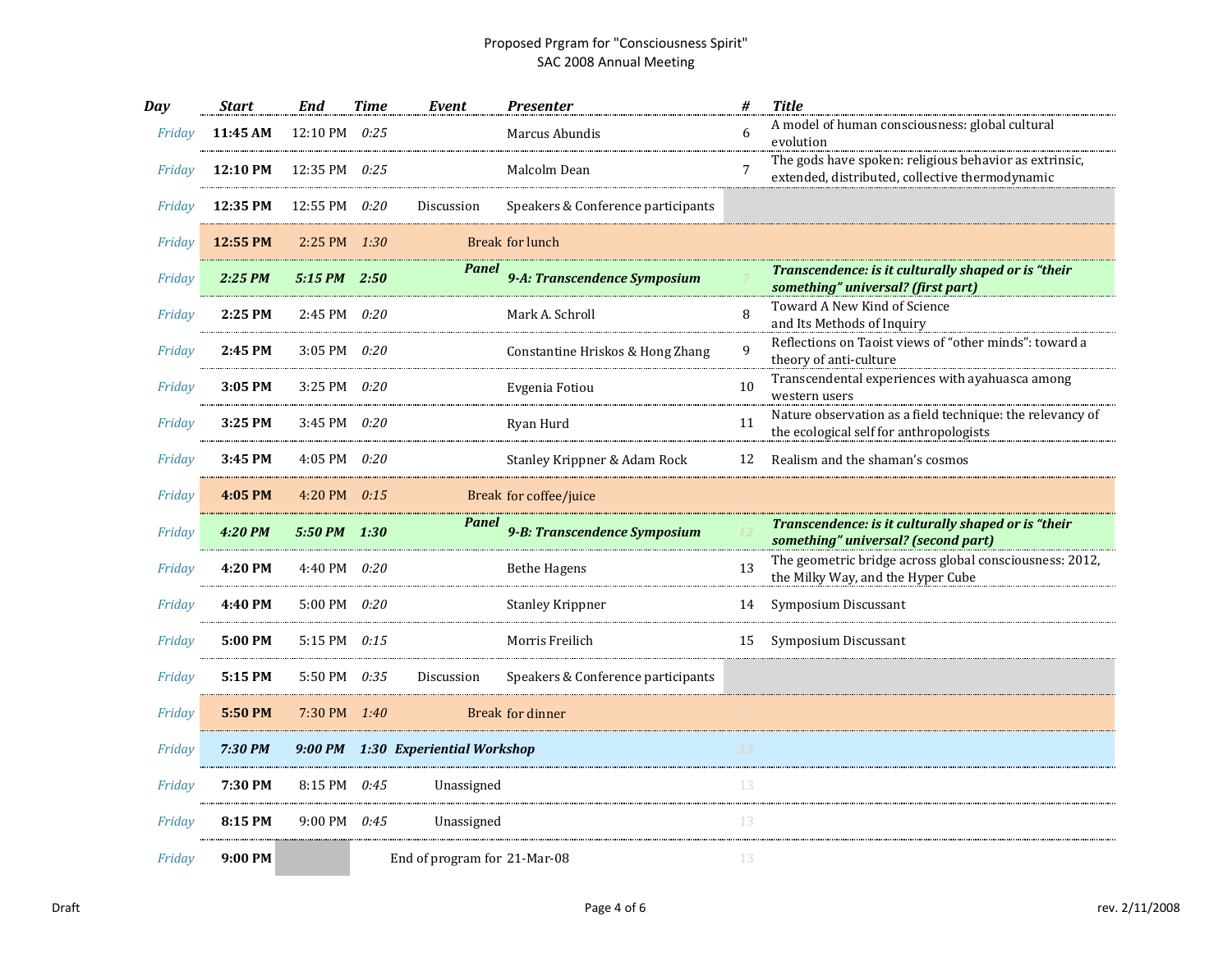| Dav       | <b>Start</b>           | End                      | <b>Time</b> | Event                              | <b>Presenter</b>                                            | #  | <b>Title</b>                                                                                                                                                |
|-----------|------------------------|--------------------------|-------------|------------------------------------|-------------------------------------------------------------|----|-------------------------------------------------------------------------------------------------------------------------------------------------------------|
| 22-Mar-08 | 9:00 AM                | $10:00$ AM               |             | 1:00 SAC Executive Board           |                                                             |    |                                                                                                                                                             |
| Saturday  | 10:00 AM               | 10:05 AM                 |             | $0:05$ Announcements John Baker    |                                                             |    |                                                                                                                                                             |
| Saturday  | 10:05 AM 12:00 PM 1:55 |                          |             | Panel 11                           |                                                             |    | Ancient perspectives on consciousness and spirit                                                                                                            |
| Saturday  | 10:05 AM               | 10:35 AM $0:30$          |             |                                    | Pradheep Chhallyll                                          | 14 | Vedic Puranas unfold the eternal mystery of<br>Consciousness (?)                                                                                            |
| Saturday  | 10:35 AM               | $11:05 \text{ AM}$ 0:30  |             |                                    | Kevin D. Pittle                                             | 15 | Expanded consciousness through imagistic contemplation<br>in mystical Judaism: metaphor, holography, and spiritual                                          |
| Saturday  | 11:05 AM               | 11:35 AM $0:30$          |             |                                    | Maria Glowacka                                              | 16 | Potentiality or 'spirit": an ethno-linguistic interpretation<br>of Hopi ontology                                                                            |
| Saturday  | 11:35 AM               | 12:00 PM 0:25            |             | Discussion                         | Speakers & Conference participants                          |    |                                                                                                                                                             |
| Saturday  | 12:00 PM               | 1:30 PM $1:30$           |             |                                    | <b>Break for lunch</b>                                      |    |                                                                                                                                                             |
| Saturday  | 1:30 PM                | $3:30$ PM $2:00$         |             | Panel 12                           |                                                             |    | <b>Properties of spirituality</b>                                                                                                                           |
| Saturday  | 1:30 PM                | $2:00 \text{ PM}$ 0:30   |             |                                    | Malte Chr. Lyneborg                                         | 17 | Philosophy of perception, sacred places, and spirit worlds                                                                                                  |
| Saturday  | 2:00 PM                | $2:30 \text{ PM}$ 0:30   |             |                                    | Alex Shalom Kohav                                           | 18 | 'Spirituality' as retrieval and rediscovery of a trans-<br>conscious self                                                                                   |
| Saturday  | 2:30 PM                | 3:00 PM 0:30             |             |                                    | James Clement van Pelt                                      |    | Passages to the Spirit World                                                                                                                                |
| Saturday  | 3:00 PM                | 3:30 PM                  | 0:30        | Discussion                         | Speakers & Conference participants                          |    |                                                                                                                                                             |
| Saturday  | 3:30 PM                | 3:45 PM $0:15$           |             |                                    | Break for coffee/juice                                      |    |                                                                                                                                                             |
| Saturday  | 3:45 PM                |                          |             | 5:00 PM 1:15 SAC Business Meeting  |                                                             |    |                                                                                                                                                             |
| Saturday  | 5:00 PM                | $7:30 \text{ PM}$ $2:30$ |             |                                    | Break for dinner                                            |    |                                                                                                                                                             |
| Saturday  | 7:30 PM                |                          |             | 9:00 PM 1:30 Experiential Workshop |                                                             | 17 |                                                                                                                                                             |
| Saturday  | 7:30 PM                | 9:00 PM 1:30             |             | Encounter                          | Facilitator from NDE Network and<br>conference participants | 17 | Conference Roundtable: Near-death experiences, other<br>personal anomalous experiences, and what they say about<br>the relation of consciousness and spirit |
|           | 9:00 PM                |                          |             | End of program for 22-Mar-08       |                                                             |    |                                                                                                                                                             |